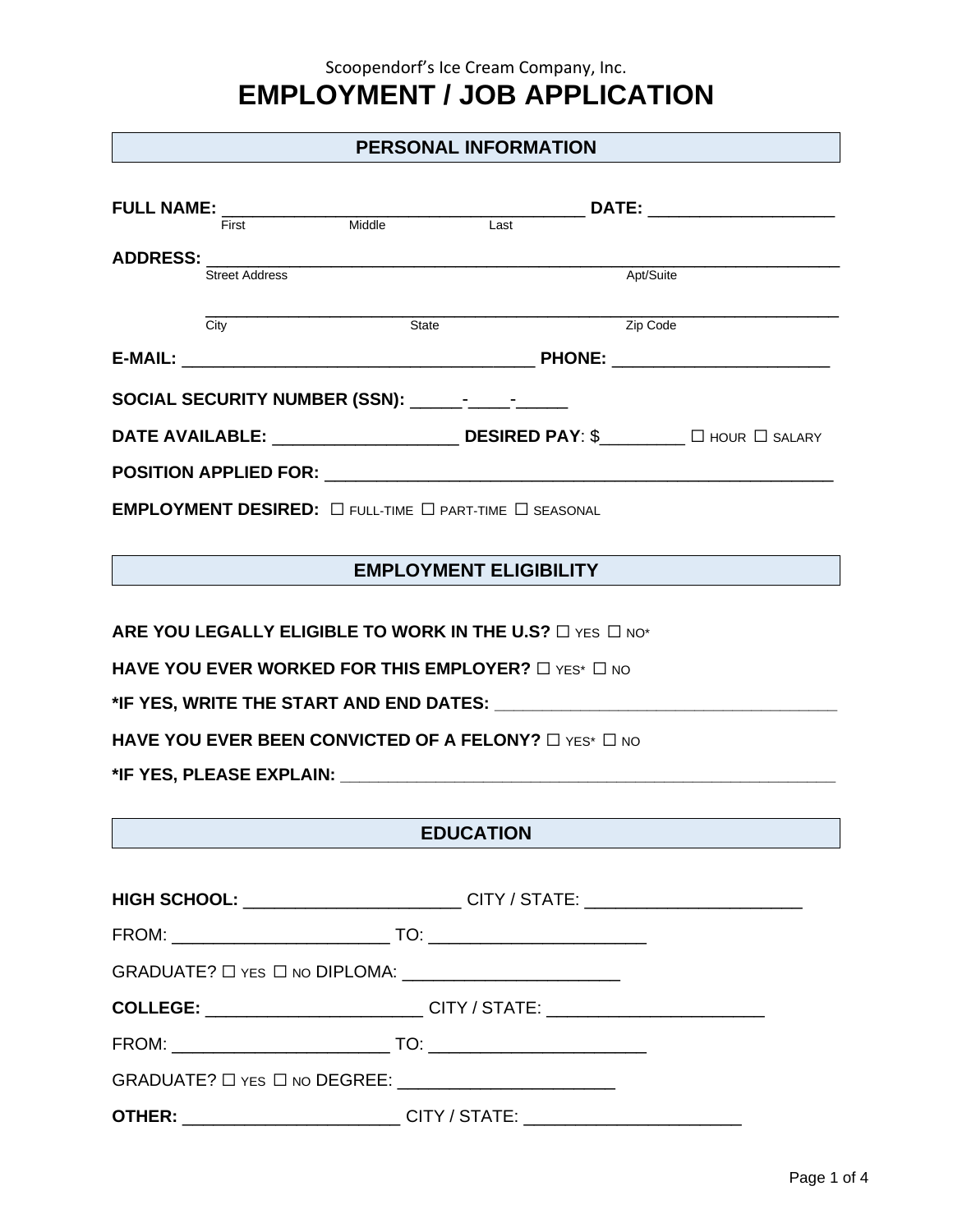# Scoopendorf's Ice Cream Company, Inc.

| DEGREE/CERTIFICATION: ___________________________                                      |  |  |
|----------------------------------------------------------------------------------------|--|--|
| <b>OTHER:</b> __________________________CITY / STATE: ________________________________ |  |  |
|                                                                                        |  |  |
| DEGREE/CERTIFICATION: ___________________________                                      |  |  |

# **PREVIOUS EMPLOYMENT**

|                  |                                            | <b>EMPLOYER 1:</b> The contract of the contract of the contract of the contract of the contract of the contract of the contract of the contract of the contract of the contract of the contract of the contract of the contract of |           |  |
|------------------|--------------------------------------------|------------------------------------------------------------------------------------------------------------------------------------------------------------------------------------------------------------------------------------|-----------|--|
|                  | Company / Individual                       |                                                                                                                                                                                                                                    |           |  |
|                  |                                            |                                                                                                                                                                                                                                    |           |  |
| ADDRESS: _______ |                                            |                                                                                                                                                                                                                                    |           |  |
|                  | <b>Street Address</b>                      |                                                                                                                                                                                                                                    | Apt/Suite |  |
|                  | City                                       | State                                                                                                                                                                                                                              | Zip Code  |  |
|                  |                                            | STARTING PAY: \$________ [ HOUR   SALARY ENDING PAY: \$_______ [ HOUR   SALARY                                                                                                                                                     |           |  |
|                  |                                            | JOB TITLE: ______________________RESPONSIBILITIES: _____________________________                                                                                                                                                   |           |  |
|                  |                                            |                                                                                                                                                                                                                                    |           |  |
|                  |                                            |                                                                                                                                                                                                                                    |           |  |
|                  |                                            | <b>EMPLOYER 2:</b> The contract of the contract of the contract of the contract of the contract of the contract of the contract of the contract of the contract of the contract of the contract of the contract of the contract of |           |  |
|                  | Company / Individual                       |                                                                                                                                                                                                                                    |           |  |
|                  |                                            |                                                                                                                                                                                                                                    |           |  |
|                  | <b>Street Address</b>                      |                                                                                                                                                                                                                                    | Apt/Suite |  |
|                  |                                            |                                                                                                                                                                                                                                    |           |  |
|                  | $\overline{City}$                          | State                                                                                                                                                                                                                              | Zip Code  |  |
|                  |                                            | STARTING PAY: \$________ [ HOUR   SALARY ENDING PAY: \$_______ [ HOUR   SALARY                                                                                                                                                     |           |  |
|                  |                                            | JOB TITLE: _________________RESPONSIBILITIES: __________________________________                                                                                                                                                   |           |  |
|                  |                                            |                                                                                                                                                                                                                                    |           |  |
|                  |                                            | REASON FOR LEAVING: THE REASON OF THE REASON FOR LEAVING:                                                                                                                                                                          |           |  |
|                  | <b>EMPLOYER 3:</b><br>Company / Individual |                                                                                                                                                                                                                                    |           |  |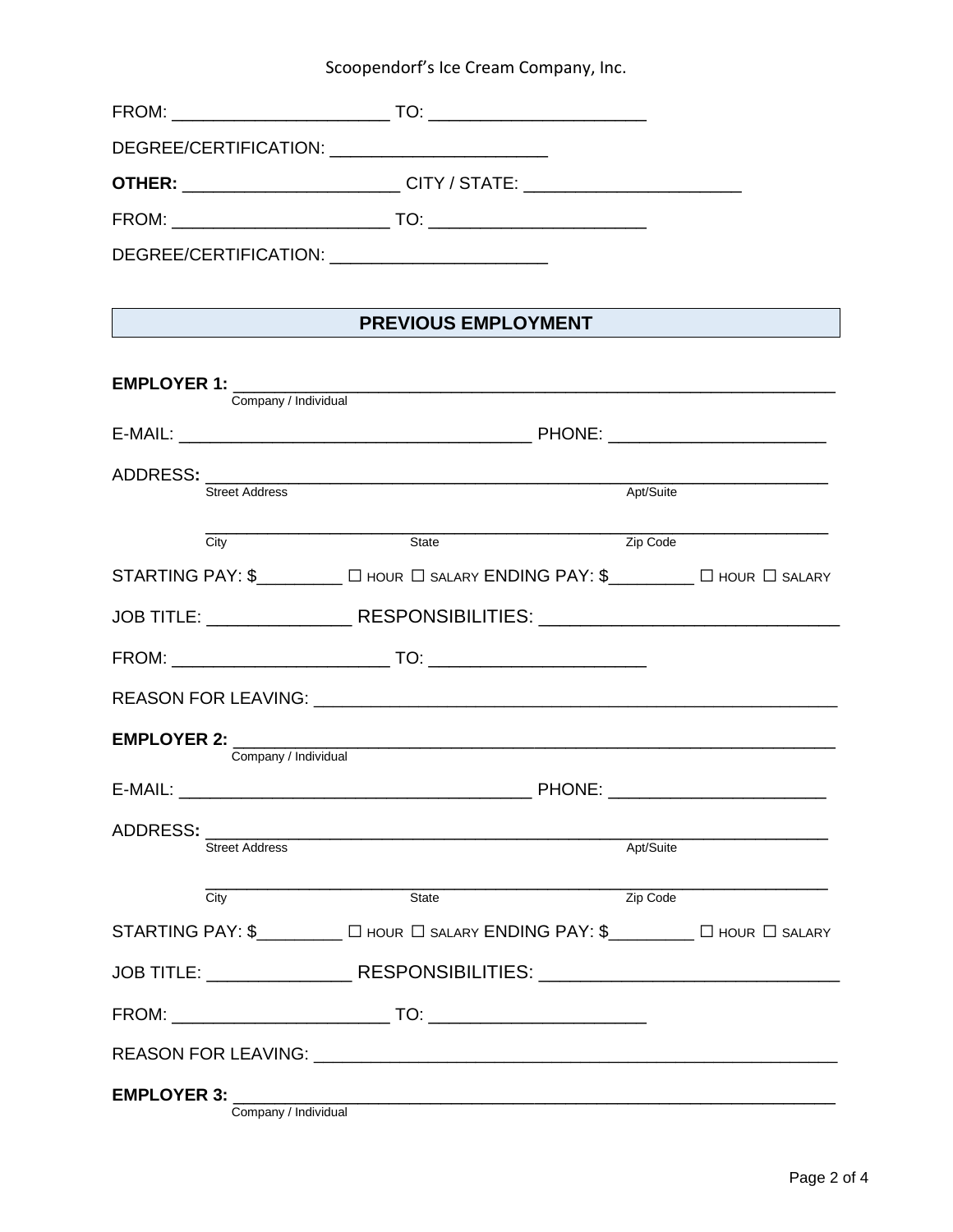| Scoopendorf's Ice Cream Company, Inc. |  |  |  |
|---------------------------------------|--|--|--|
|---------------------------------------|--|--|--|

| <b>Street Address</b>         |                                                                                  | Apt/Suite           |  |
|-------------------------------|----------------------------------------------------------------------------------|---------------------|--|
|                               |                                                                                  |                     |  |
| City                          | State                                                                            | Zip Code            |  |
|                               | STARTING PAY: \$________ [ HOUR   SALARY ENDING PAY: \$________ [ HOUR   SALARY  |                     |  |
|                               | JOB TITLE: _____________________RESPONSIBILITIES: ______________________________ |                     |  |
|                               |                                                                                  |                     |  |
|                               |                                                                                  |                     |  |
|                               | <b>REFERENCES</b>                                                                |                     |  |
|                               |                                                                                  | (PROFESSIONAL ONLY) |  |
| First                         | Last                                                                             |                     |  |
|                               |                                                                                  |                     |  |
|                               |                                                                                  |                     |  |
| First                         | Last                                                                             |                     |  |
|                               |                                                                                  |                     |  |
|                               |                                                                                  |                     |  |
|                               |                                                                                  |                     |  |
|                               |                                                                                  |                     |  |
|                               |                                                                                  |                     |  |
|                               | MILITARY SERVICE                                                                 |                     |  |
|                               |                                                                                  |                     |  |
| ARE YOU A VETERAN? O YES O NO |                                                                                  |                     |  |
|                               |                                                                                  |                     |  |
|                               |                                                                                  |                     |  |